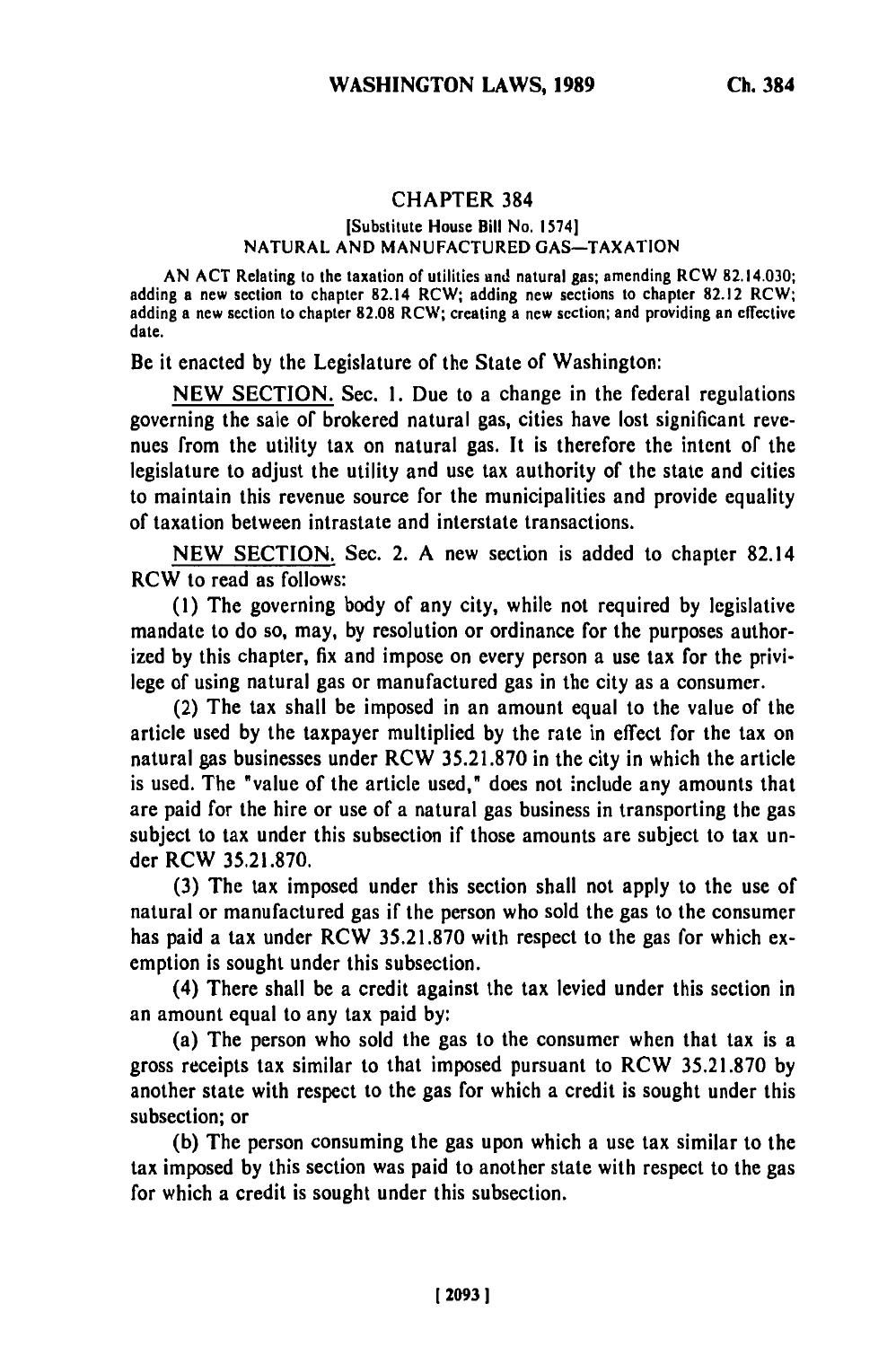(5) The use tax hereby imposed shall be paid **by** the consumer. The administration and collection of the tax hereby imposed shall be pursuant to RCW 82.14.050.

**NEW SECTION.** Sec. **3. A** new section is added to chapter **82.12** RCW to read as follows:

**(1)** There is hereby levied and there shall be collected from every person in this state a use tax for the privilege of using natural gas or manufactured gas within this state as a consumer.

(2) The tax shall be levied and collected in an amount equal to the value of the article used **by** the taxpayer multiplied **by** the rate in effect for the public utility tax on gas distribution businesses under RCW **82.16.020(l)(b).** The "value of the article used" does not include any amounts that are paid for the hire or use of a gas distribution business as defined in RCW **82.16.010(7)** in transporting the gas subject to tax under this subsection if those amounts are subject to tax under that chapter.

**(3)** The tax levied in this section shall not apply to the use of natural or manufactured gas if the person who sold the gas to the consumer has paid a tax under RCW **82.16.020(l)(b)** with respect to the gas for which exemption is sought under this subsection.

(4) There shall be a credit against the tax levied under this section in an amount equal to any tax paid **by:**

(a) The person who sold the gas to the consumer when that tax is a gross receipts tax similar to that imposed pursuant to RCW **82.16.020(l)(b) by** another state with respect to the gas for which a credit is sought under this subsection; or

**(b)** The person consuming the gas upon which a use tax similar to the tax imposed **by** this section was paid to another state with respect to the gas for which a credit is sought under this subsection.

**(5)** The use tax hereby imposed shall be paid **by** the consumer to the department.

**(6)** There is imposed a reporting requirement on the person who delivered the gas to the consumer to make a quarterly report to the department. Such report shall contain the volume of gas delivered, name of the consumer to whom delivered, and such other information as the department shall require **by** rule.

**(7)** The department may adopt rules under chapter 34.05 RCW for the administration and enforcement of sections **1** through 6 of this act.

**NEW SECTION.** Sec. 4. **A** new section is added to chapter **82.08** RCW to read as follows:

The tax levied **by** RCW **82.08.020** shall not apply to sales of natural or manufactured gas.

**NEW** SECTION. Sec. **5.** A new section is added to chapter **82.12** RCW to read as follows: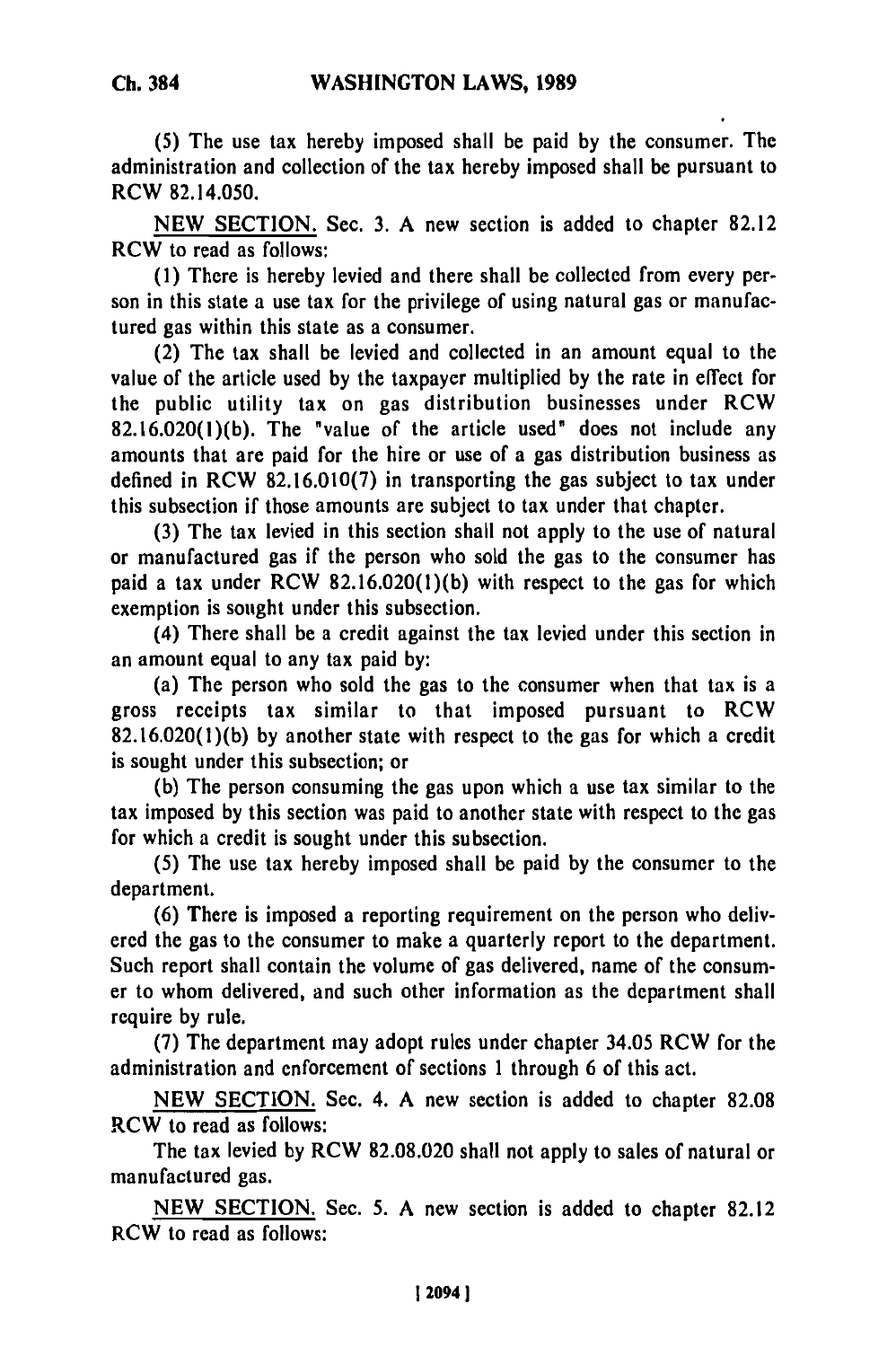The tax levied **by** RCW **82.12.020** shall not apply in respect to the use of natural or manufactured gas.

Sec. **6.** Section 4, chapter 94, Laws of **1970** ex. sess. as amended **by** section **17,** chapter 49, Laws of **1982 1st** ex. sess. and RCW 82.14.030 are each amended to read as follows:

**(1)** The governing body of any county or city while not required **by** legislative mandate to do so, may, **by** resolution or ordinance for the purposes authorized **by** this chapter, fix and impose a sales and **use** tax in accordance with the terms of this chapter. Such tax shall be collected from those persons who are taxable **by** the state pursuant to chapters **82.08** and **82.12** RCW, upon the occurrence of any taxable event within the county or city as the case may be: PROVIDED, That except as provided in section 2 of this act, this sales and use tax shall not apply to natural or manufactured gas. The rate of such tax imposed **by** a county shall be five-tenths of one percent of the selling price (in the case of a sales tax) or value of the article used (in the case of a use tax). The rate of such tax imposed **by** a city shall not exceed five-tenths of one percent of the selling price (in the case of a sales tax) or value of the article used (in the case of a use tax): PROVID-**ED,** HOWEVER, That in the event a county shall impose a sales and use tax under this subsection, the rate of such tax imposed under this subsection **by** any city therein shall not exceed four hundred and twenty-five onethousandths of one percent.

(2) Subject to the enactment into law of the **1982** amendment to RCW **82.02.020 by** section **5,** chapter 49, Laws of **1982 1st** ex. sess., in addition to the tax authorized in subsection **(1)** of this section, the governing body of any county or city may **by** resolution or ordinance impose an additional sales and use tax in accordance with the terms of this chapter. Such additional tax shall be collected upon the same taxable events upon which the tax imposed under subsection **(1)** of this section is levied. The rate of such additional tax imposed **by** a county shall be up to five-tenths of one percent of the selling price (in the case of a sales tax) or value of the article used (in the case of a use tax). The rate of such additional tax imposed **by** a city shall be up to five-tenths of one percent of the selling price (in the case of a sales tax) or value of the article used (in the case of a use tax): PROVID-**ED** HOWEVER, That in the event a county shall impose a sales and use tax under this subsection at a rate equal to or greater than the rate imposed under this subsection **by** a city within the county, the county shall receive fifteen percent of the city tax: PROVIDED FURTHER, That in the event that the county shall impose a sales and use tax under this subsection at a rate which is less than the rate imposed under this subsection **by** a city within the county, the county shall receive that amount of revenues from the city tax equal to fifteen percent of the rate of tax imposed **by** the county under this subsection. The authority to impose a tax under this subsection is